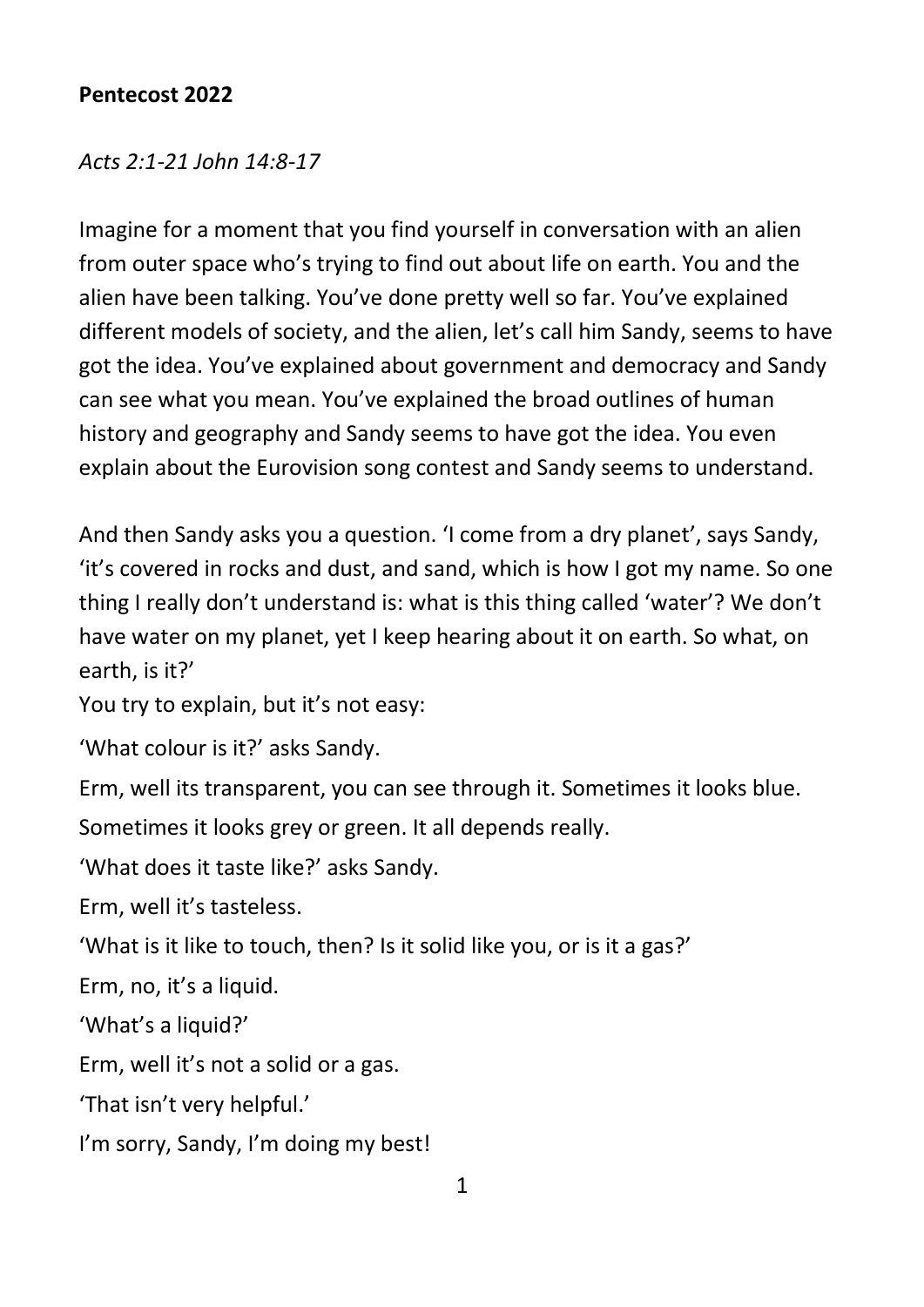'Well, does water have a shape?'

Erm, well it sort of takes the shape of things it's in, like a bowl or a river or a sea?

'What's a river?'

Oh don't go there!

'Ok, well, what does water feel like?'

Well, water feels wet.

'What is "wet?" Is that the same as "hot"?

Erm no, but water can be hot.

'Cold then?'

Erm, no, but water can be cold.

Sandy takes the alien equivalent of a deep breath. 'Ok then' he says, 'you can't really tell me what water looks like, you can't really tell me what water tastes like, and you can't really tell me what water feels like. Is there anything you can actually tell me about this water? Why is it such a big deal?' Well, you say, all life on earth needs water. Without water, earth would be a barren empty rock. Everything that you've seen on earth, all of it, is down to water. All life on earth needs water to live.

Sandy the alien is totally baffled: 'how can something that I can't see or taste or touch be so important for you?'

There's only one thing left for you to do. 'Come on', you say, 'we're going to the river'.

I apologise for the clumsy illustration, but just as it might be hard to explain the concept of 'water' to an alien who has no concept of liquids, so talking about the Holy Spirit challenges the limits of our language.

How can we, as creatures of space and time, talk knowledgeably about the Spirit of God who is beyond and upholds both space and time?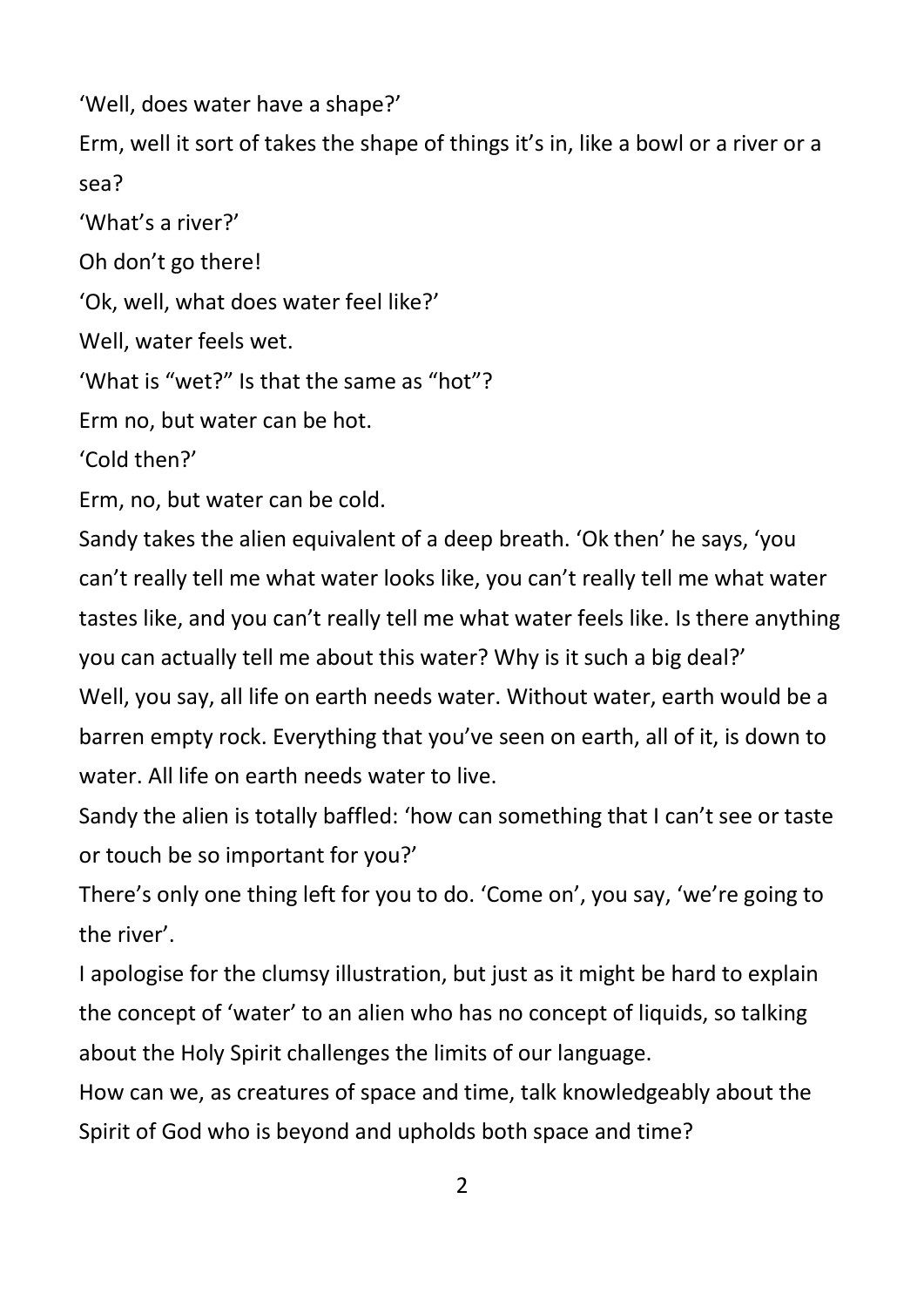How can we, as physical creatures, talk meaningfully about the God who is beyond our physicality?

In claiming some sort of connection with the spirit of God, aren't we guilty of massive presumption or misguided philosophy?

In short, isn't seeking to understand the Holy Spirit an even harder task than explaining water to Sandy the alien?

Fortunately for us, while the gulf between God and ourselves is greater than all of space, one of the foundational truths of God is that God is love and love always reaches out to communicate. In other words, we can know about God, because God longs for us to know him and God helps us to know him. And so one of the great tasks of the Holy Spirit is to help us to know God better. 'When the Advocate comes, Jesus says, 'whom I will send to you from the Father, the Spirit of truth who comes from the Father, he will testify on my behalf... When the Spirit of truth comes, he will guide you into all truth'.

So when we talk about the Holy Spirit, we are not as helpless as we might think. God's word to us in the bible provides us with narratives, stories and images of the Holy Spirit's work. And as we spend time with them, so we become more open to the Spirit's work in us and through us.

Many such images are familiar to us. The dove, the wind, the tongues of flame, all speak of different aspects of the Holy Spirit. The fruit of the Spirit, love joy, peace, patience, kindness, gentleness and the rest give us some clear signs of the Spirit's presence. The gifts of the Spirit, service, healing, teaching, giving, speaking in tongues and so on, show us how God can work in and through us in ways that are more than simply natural.

Likewise the stories of the Spirit's work in the bible show us how God cares for and governs his creation and his special creation, the people of God, us. The Spirit hovers over the waters of chaos before creation is created. The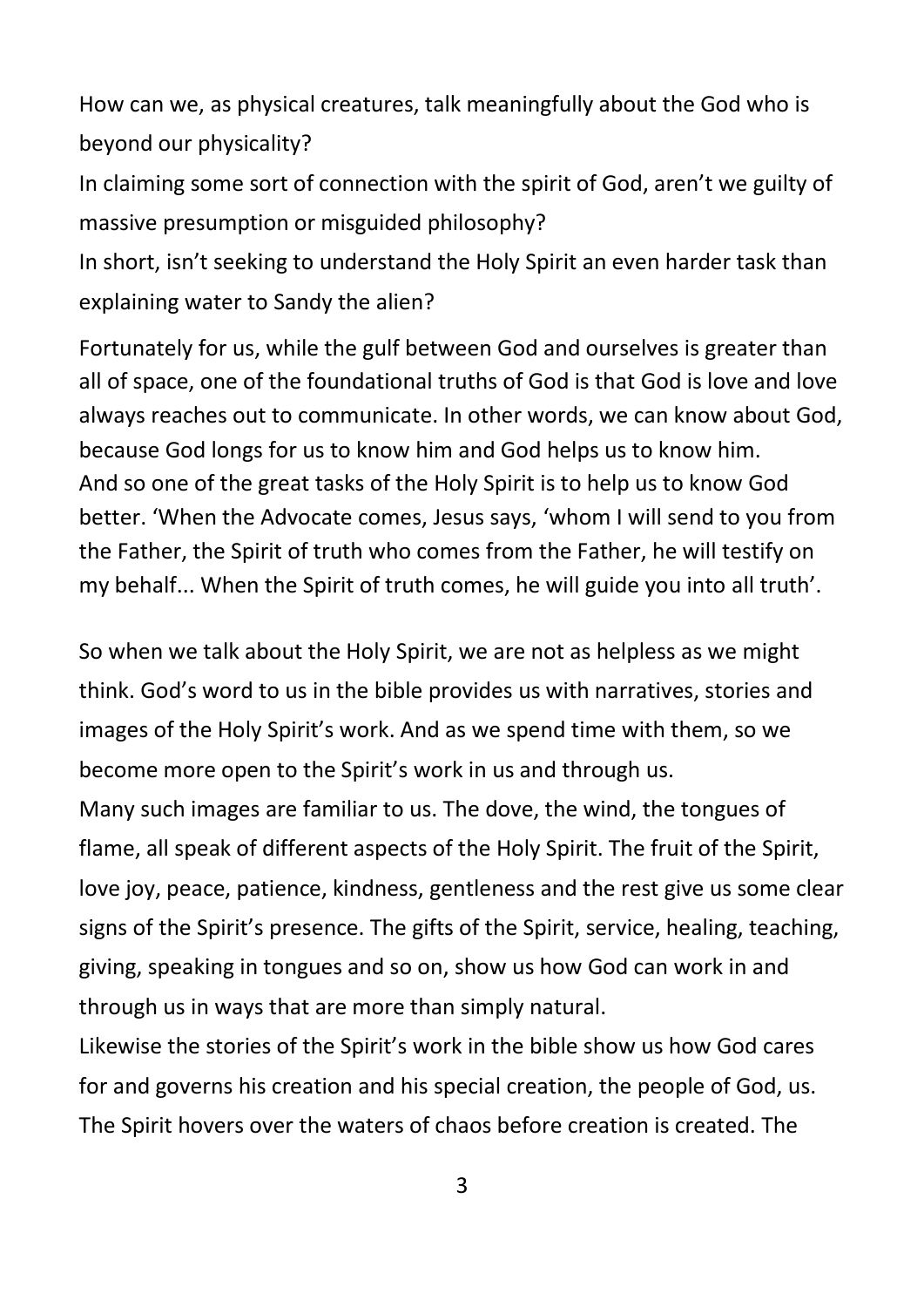Spirit affirms and empowers Jesus at his baptism. The Spirit, as we have heard, fills and empowers the disciples at Pentecost for their mission to Judea and Samaria and to the ends of the earth.

So my illustration of Sandy the alien is not in fact a very good one. When we talk about the Holy Spirit, we are not talking about someone unknowable. In talking about the Spirit, we are talking about the God who makes himself known to us in love. The gifts, the fruit, the power of the Holy Spirit is made known to us and is given to us.

But the Holy Spirit comes for a reason. We know that we live in a world that by and large does not yet choose, or is not yet able, to recognise and accept God's love. So many people have no concept of God and no knowledge of Jesus, in the same way that Sandy had no concept of water. All too often, sharing our faith and living the life God calls us to can feel alienating. We can even feel like aliens in our own world.

It's this context that Jesus' words in our gospel reading this morning speak into so powerfully. In promising the Holy Spirit to the disciples, Jesus calls the Spirit the 'advocate,' the 'Spirit of Truth.' The word translated 'advocate' here is *parakletos* in the Greek, and the Holy Spirit is often called the 'Paraclete' to this day. 'Paraclete' has a wide range of meanings: someone who encourages, who comforts, who helps, who makes appeals on somebody's behalf. All those meanings and more in Jesus words.

In promising the coming of the paraclete, Jesus knew that his followers would always face incomprehension, often opposition, sometimes persecution, and on occasion suffering and death. By and large, the world's way is not Christ's way, and if we follow Christ, there will be uncomfortable times when our lives don't fit the world's mould. In the face of the world's opposition and incomprehension the Holy Spirit, the parcelete, is God's gift to the church.

4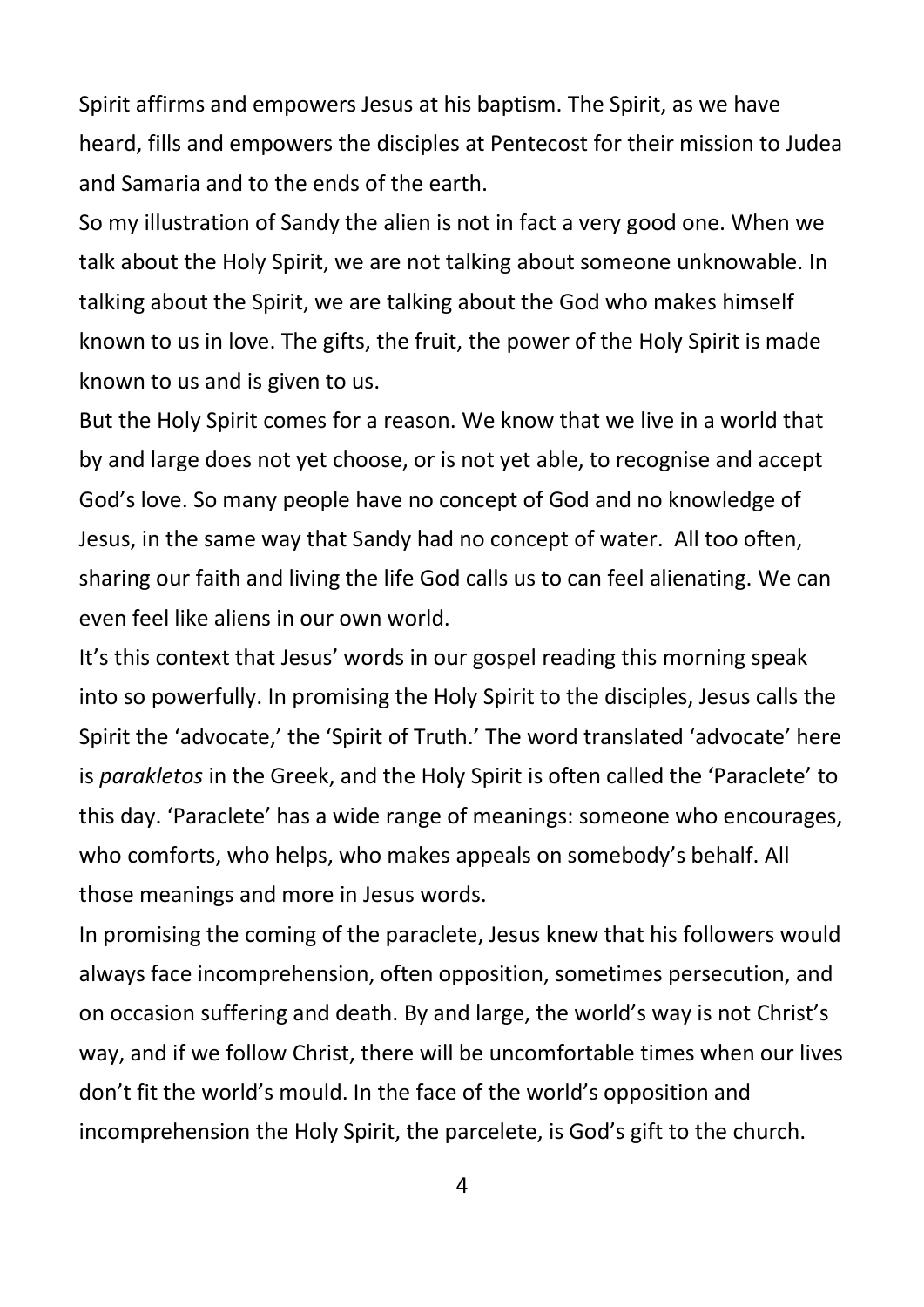When we feel that we are being put on trial, in the face of the world's scorn, the Holy Spirit is our advocate, bearing witness to the truth that we live by, empowering Christian communities to live lives of undefended love that challenges the world's categories of winners and losers. In the face of the world's rejection of God, the Holy Spirit is our advocate, strengthening Christians to bear witness to the Truth we have come to know in Jesus Christ. At the same time, the Holy Spirit turns the trial scene on its head. Not only does the Holy Spirit advocate in the Christian community's defence, the Holy Spirit holds the world accountable to God. As Jesus promises: 'when he comes, he will prove the world wrong aboutsin and righteousness and judgement'. The presence of the Holy Spirit with the disciples acts as the guarantee of God's promises and the truth of Christ's resurrection. The Holy Spirit shows the world that because of Jesus Christ it can no longer be business as usual. In the face of the world's denial, the Spirit's presence guarantees Jesus Christ as Risen Saviour and as coming Judge. All of us are accountable, and at the same time all of us can be saved.

I think this raises questions for us. To return to Sandy the alien: we saw how hard it was to talk about water to somebody who had no concept of water. In the end, language can only take us so far. Once Sandy experiences water for himself, he will be able to see how it can have no colour and be blue, he'll be able to see how it takes any shape, he'll be able to taste its lack of taste, and he'll be able to know, for the first time, what 'wet' feels like.

In the same way, we can study scripture, or read books or listen to talks, but in the end, we come to be aware, to know, the Holy Spirit as we dare to put our trust in God, to open ourselves to the Spirit, and to ask for the gifts of the Spirit. This does not have to be wacky or dramatic or weird. This is about praying to God, asking the Holy Spirit to fill us and work through us. It's not